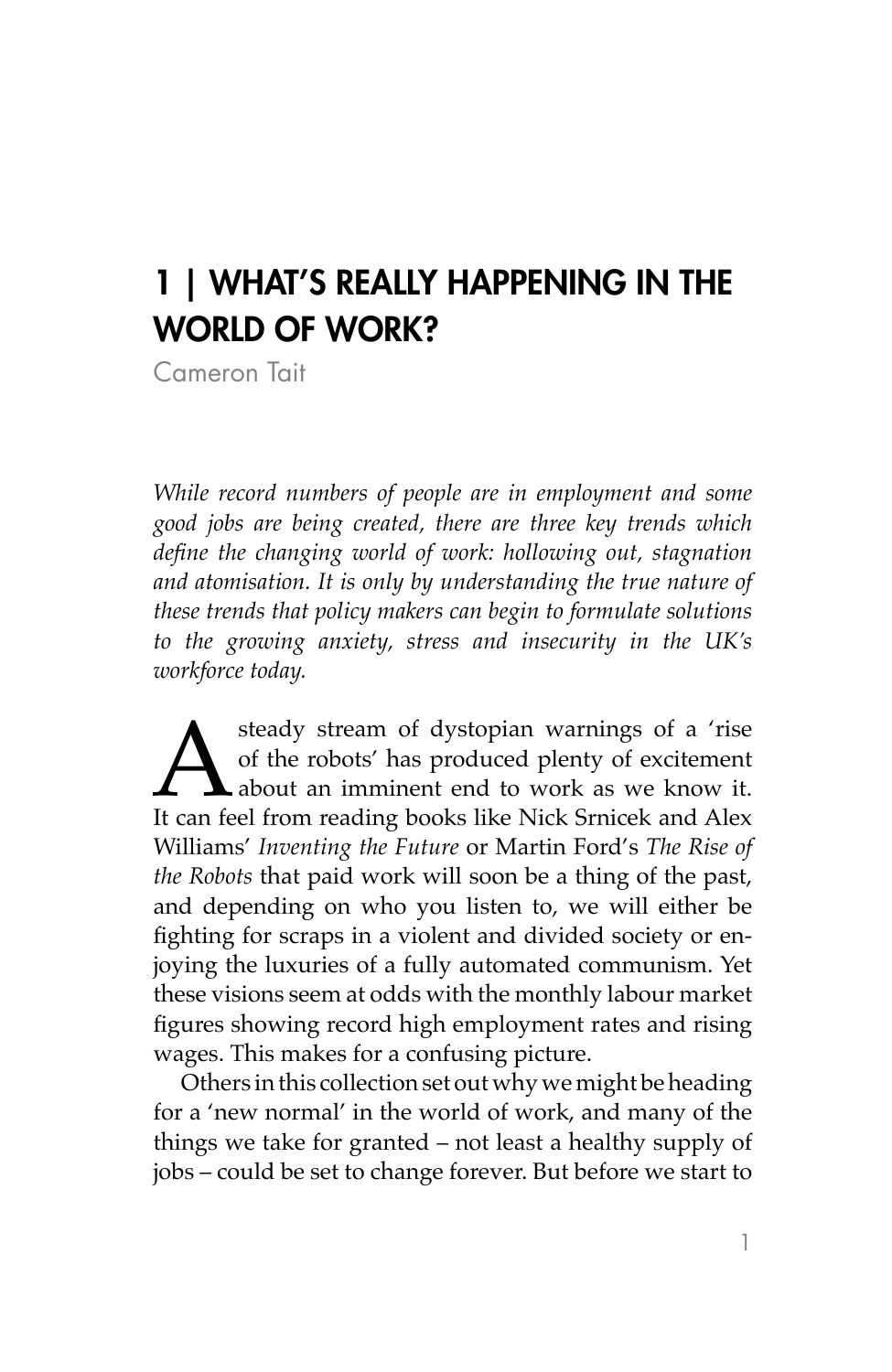envision these new futures, it is important to get a sense of what has been happening in the world of work up to now. Because while the robots aren't yet at our doors and jobs and wages are on the rise, change is already happening, and these changes are contributing to a growing sense of insecurity and anxiety in Britain today.

Early diagnoses of the motivations behind over 17 million people's decisions to vote leave in the EU referendum paint a picture of unease. There is a growing sense that people lack power and agency to make decisions about the things that affect them. This is in many ways the story of the changing world of work, in which technology and globalisation are not only transforming the shape of labour markets, but transforming labour itself.

This change, therefore, poses a political challenge to leaders in business, politics and society to take action to address increasing levels of anxiety in a labour market that provides security and meaning to fewer and fewer people. But before action is taken, it is important to be clear about what is really happening.

## Three trends in the world of work

While record numbers of people are in employment and some good jobs are being created, there are three key trends: hollowing out, stagnation and atomisation.

Trend 1: Hollowing out

The first key trend over recent years has been the rise of what economists Alan Manning and Maarten Goos call "lovely and lousy" jobs. The increasing impact of technology, and in part globalisation, on the labour market in recent years has led to a decline in 'middle tier' jobs. These are characterised by their ability to be routinised, and therefore automated. The jobs in decline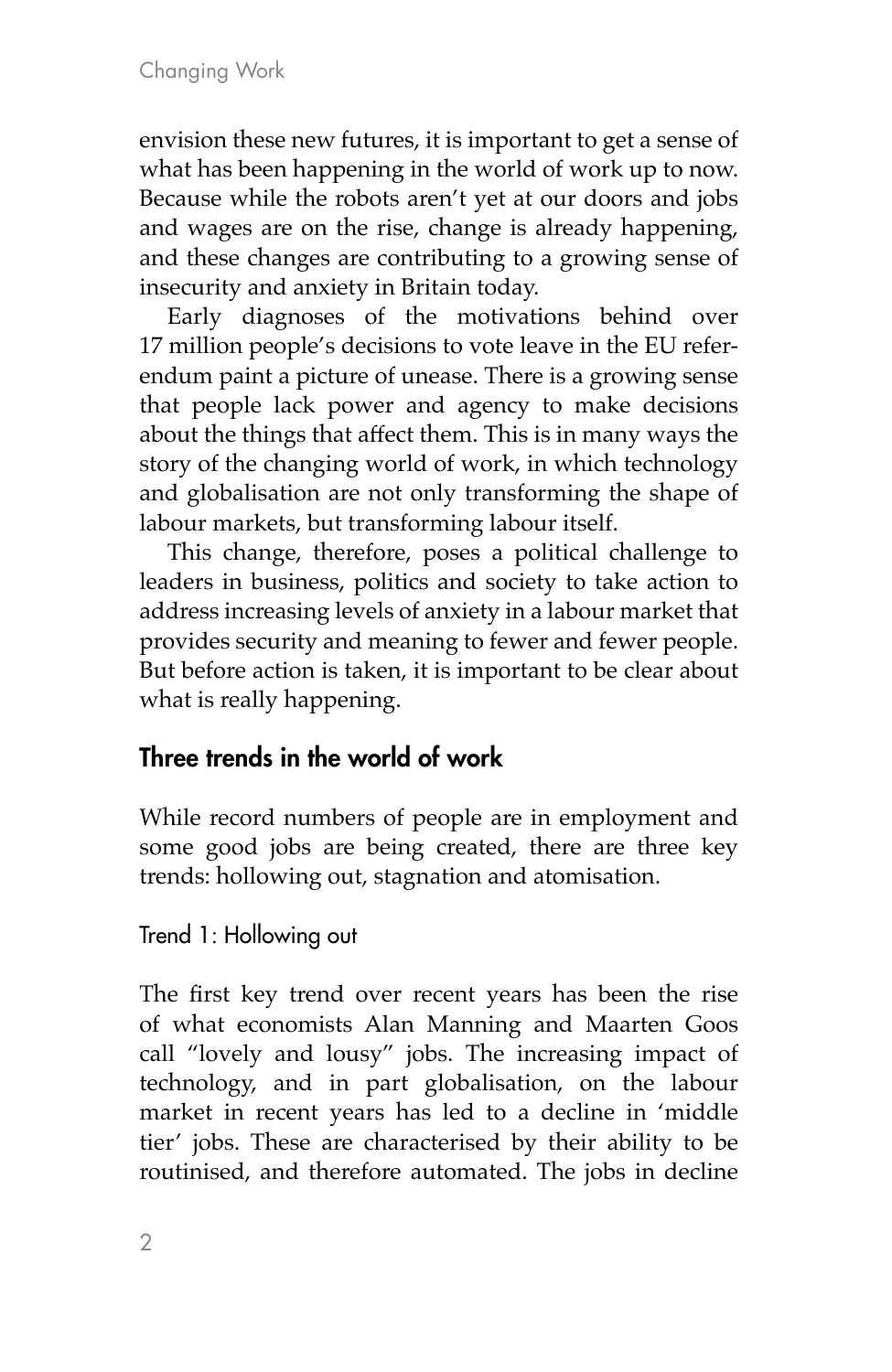can overwhelmingly be found in manufacturing, as well as clerical jobs, where new equipment and operating systems have replaced the need for routine manual and cognitive labour.

In the mid-19th century, we really were a nation of makers. Over one third of the UK's workforce was employed in manufacturing. In 2000, it was down to 13 per cent, and in 2014 the jobs which were once the lifeblood of British industry accounted for just 8 per cent of the workforce.

As these middle tier jobs decline, 'lovely and lousy' jobs are springing up in their place. At the top end, we have witnessed strong growth in professional and managerial occupations like business and financial services. In the six years between 2008 and 2014, ONS figures show the number of professional services jobs rose by 15 per cent, now accounting for 2.4 million workers. These jobs tend to be non-routine, highly skilled and extremely well paid.

At the bottom end, however, we're seeing an increase in low-paid, low-skilled, low productivity jobs. The number of hospitality jobs, including bar, hotel and restaurant workers, has increased by 16 per cent since 2000, now accounting for 7 per cent of the workforce.

The 'lovely and lousy' jobs trend appears to contradict George Osborne's 2011 promise for a renewed 'march of the makers'. In fact, the data shows it appears to be the waiters, rather than the makers, who are on the march in modern Britain.

### Trend 2: Stagnation

While wages are beginning to pick up, average earnings remain well below their pre-crisis peak. The stagnation of wages has been a feature of the UK labour market since the financial crash in 2008 and has left many households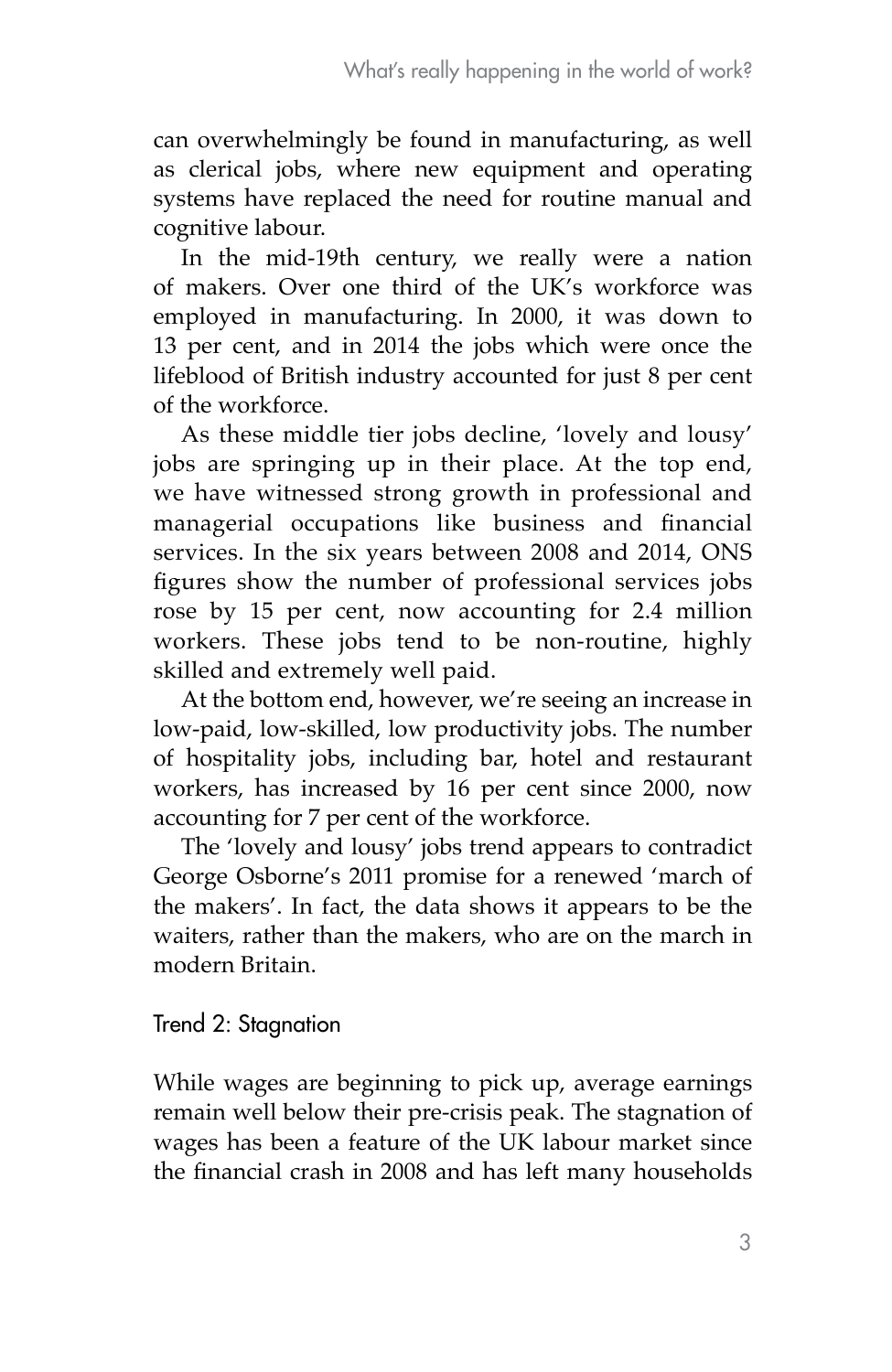struggling to keep up with living costs. The limited (and at times non-existent, or even negative) wage growth over recent years is linked to the UK's stagnant productivity performance, and the spectre of another recession following the UK's decision to leave the EU will do nothing to calm fears over a further squeeze in living standards.

The Nobel Prize winning economist Paul Krugman famously said of the link between productivity and living standards:

*"Productivity isn't everything, but in the long run it is almost everything. A country's ability to improve its standard of living over time depends almost entirely on its ability to raise its output per worker."* 

The stories of average wages and productivity in the UK over recent years appear to bear Krugman's theory out. Both productivity and earnings saw steady growth until the financial crash, and following a period of stagnation, both are now on the rise again. However, both productivity and wage growth remain limited and it would be reasonable to question whether or not they will continue as the UK economy continues to reel from the EU referendum outcome.

### Trend 3: Atomisation

The labour market is becoming more atomised with a trend towards microbusinesses and self-employment and away from larger firms. The number of self-employed workers has grown by 38 per cent since the turn of the millennium, with 1.2 million more self-employed workers in 2014 than in 2000. To put this into perspective, this growth in self-employment is greater than the total number of people employed by Tesco, Sainsbury's, Asda, Morrisons and the John Lewis Partnership combined.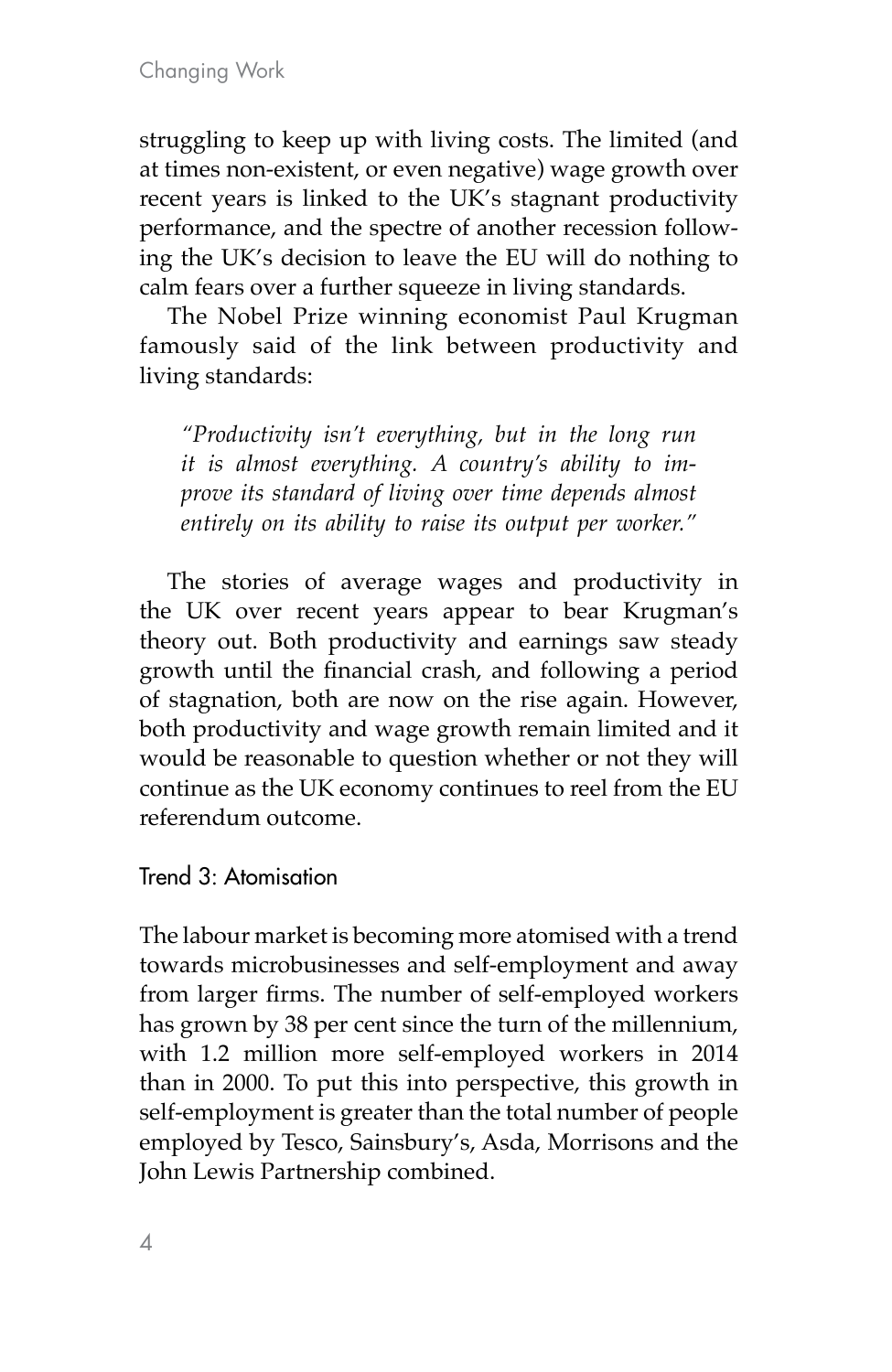Commentators like Mark Holweger have attributed the rise in self-employment to "Britain's enduring entrepreneurial spirit". But the data shows this shift should not be characterised by the coffee shop dwelling freelancer or the Silicon Roundabout start-up. In fact, recent research from the Social Market Foundation has shown that self-employed workers are more than twice as likely to be in low pay as people in employment, and 1.7 million self-employed workers are missing out on the 'national living wage', as it does not apply to them. In addition, Resolution Foundation research shows that as the numbers of people in self-employment has grown, earnings have fallen – by as much as 20 per cent between 2006 and 2014. This implies that these new self-employed jobs tend not to be as financially rewarding as the old selfemployed jobs.

## The change is real

The jobs data shows us that there are three key transformations happening that are reshaping the labour market at the macro level that raise important public policy challenges. But the world of work is not just a technocratic issue. The changes that are happening are experienced in different ways by people at work every day. In this sense, the world of work throws up political challenges too. Public attitudes research shows that changes in the world of work are creating higher levels of anxiety, stress and insecurity. Political leaders wishing to repair damaged relationships with leave voters should view the world of work as a great opportunity to rekindle relationships with people at the sharp end of globalisation and technological change. It will be important for policymakers to consider shifts in attitudes to work alongside the macrolevel labour market changes.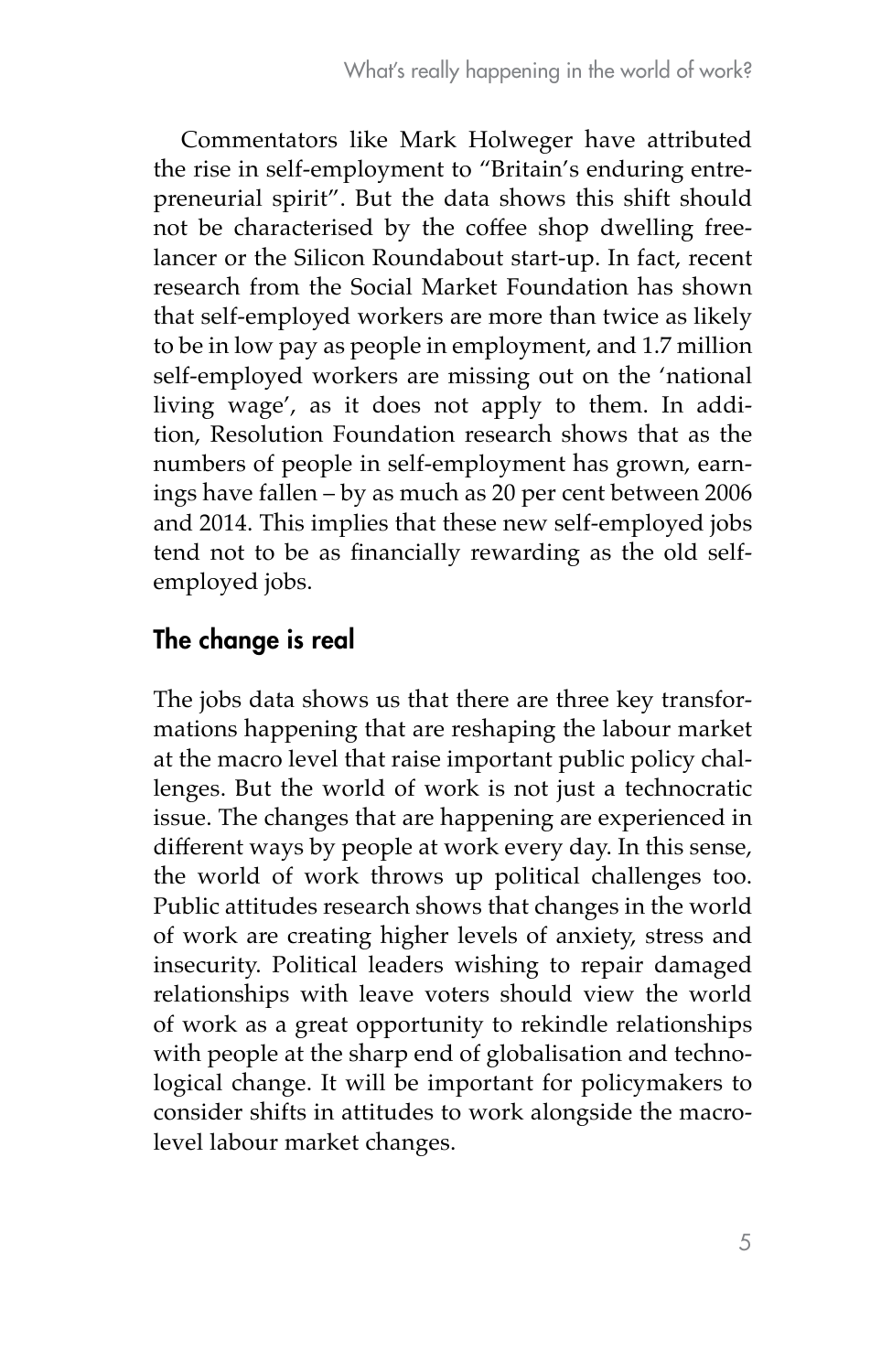#### Changing Work

One key shift in attitudes is in job insecurity. Increasing levels of insecurity can be found right across the UK workforce. The LLAKES Skills and Employment Survey showed that between 2001 and 2012, the proportion of people afraid of losing their job grew from 17 per cent to 25 per cent. Using different methodology, the British Social Attitudes Survey found that in 2015, 35 per cent of workforce did not think they had job security. Based on today's job figures, that means 11 million people feel they lack job security – more than at any point since records began in 1986. The emerging world of work has pushed insecurity up, now affecting more than one in three workers.

As well as feeling insecure, workers are reporting that work is more intense and more stressful. In a major study of job quality in affluent countries, Francis Green found that workers felt that the effort they were required to put in had strongly intensified. This finding is reflected by more recent studies in the UK, including the British Social Attitudes Survey which found that the proportion of people finding their work stressful had steadily risen from 28 per cent to 1989 to 32 per cent in 1997 to 37 per cent in 2015. A 2016 Smith Institute survey also found that 68 per cent of workers feel they are working harder than two years ago, with respondents identifying technological advancements as a key driver of this. One participant in a recent Fabian Society focus group with supermarket workers explained this transformation in their work, saying "we all went into retail, we made friends, it was like a family atmosphere…and you knew your customers…[but] now you have none of that, it's almost like you're a robot." Set against a stagnation in wage levels, this raises serious questions about reward in the changing world of work: are people being adequately compensated for working harder and the associated stress created by this?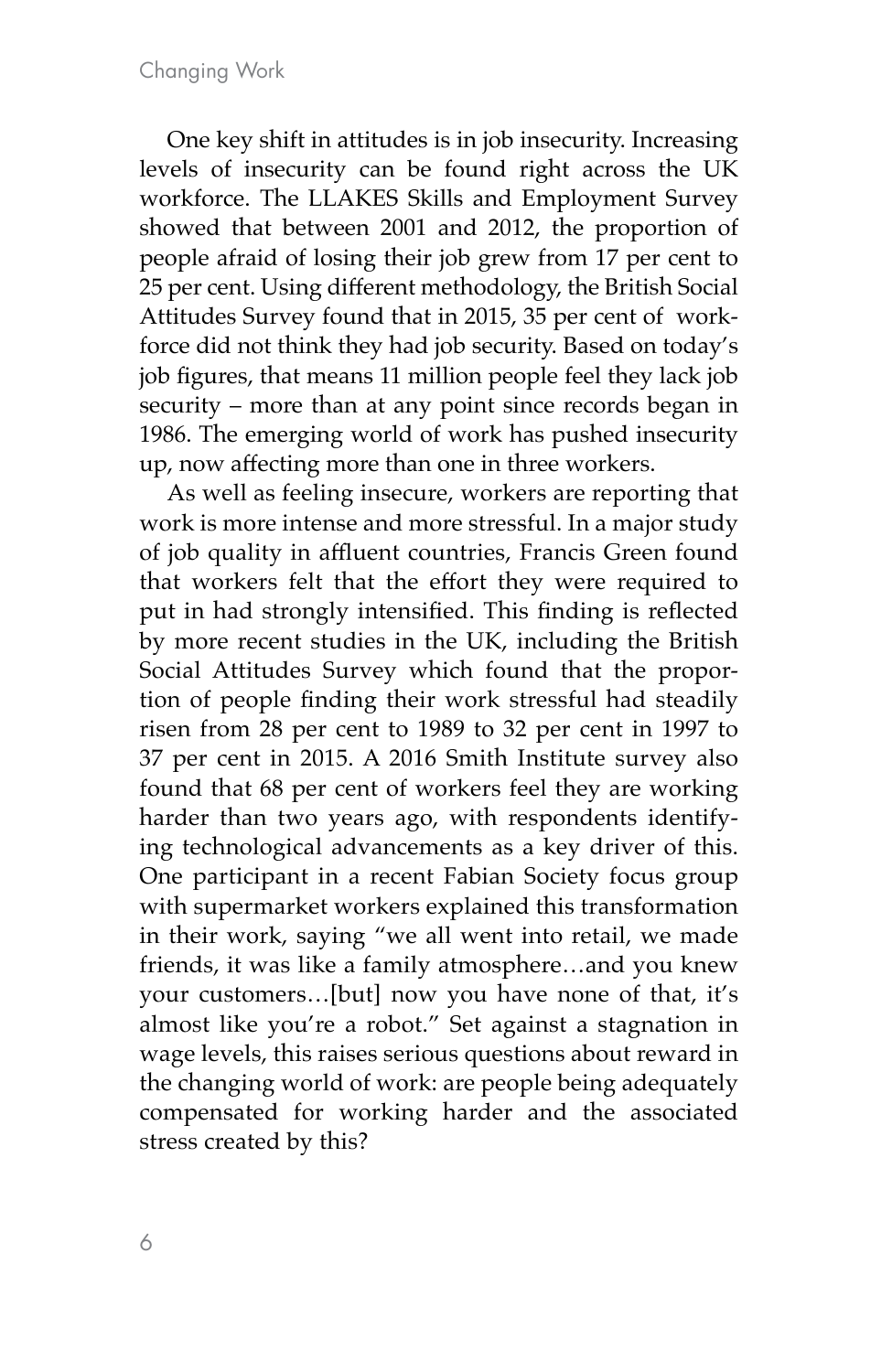Perhaps more worrying for society as a whole is the finding that many workers feel their work is meaningless today. YouGov found that 37 per cent of British workers – around 11.5 million people – feel their job is not making a meaningful contribution to the world. Similarly, the British Social Attitudes Survey shows that 32 per cent of British workers do not feel that their job is 'useful to society'. This high level of meaninglessness has been seen by Ruth Yeoman at Oxford University as part of a decline in values of cooperation and solidarity in society. The crisis of social purpose in the changing world of work has also been picked up by leading members of the business community, such as Richard Branson at the Virgin Group, or Tim Brown at IDEO, who have urged the business community to be more 'purposeful' to address this increasing detachment between work and society.

## The challenge

The signs are that while the prospect of full automation and a jobless world does not seem to be on the cards for some time, change in the world of work is real, and people are already feeling it. For some time labour market economists have been identifying concerning trends in the jobs market, and the three trends set out here – hollowing out, stagnation and atomisation – will be far from revelatory to those close to the data. But the really striking shift is in public attitudes towards work.

The whys and wherefores of the UK's decision to leave the European Union will be analysed and argued about over the coming months and years. But there does appear to be a consensus emerging that many of those that voted to leave the EU did so because they felt an anxiety and insecurity from the pace of change in their lives and in their communities. It is therefore no coincidence that